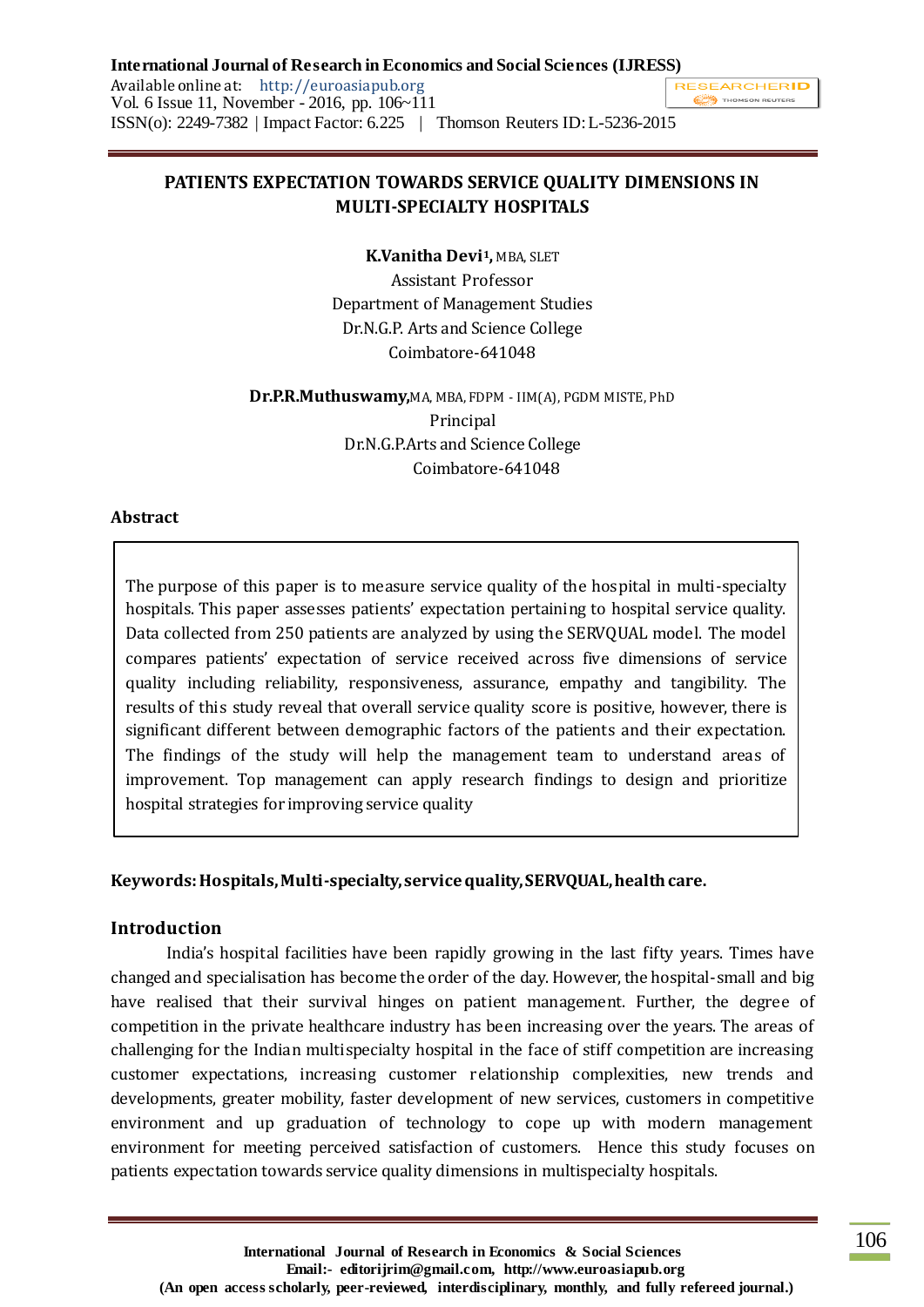### **Review of literature**

Andaleeb (2001) explained patients' perceptions about health services seem to have been largely ignored by health care providers in developing countries. The study is, therefore, patient-centered and identifies the service quality factors that are important to patients; it also examines their links to patient satisfaction in the context of Bangladesh. A field survey was conducted. Evaluations were obtained from patients on several dimensions of perceived service quality including responsiveness, assurance, communication, discipline, and baksheesh. Using factor analysis and multiple regression, significant associations were found between the five dimensions and patient satisfaction. Implications and future research issues are discussed.

Sureshchandar, Chandrasekharan Rajendran, Anantharaman (2002) in their research work strives to bring to light some of the critical determinants of service quality that have been overlooked in the literature and proposes a comprehensive model and an instrument framework for measuring customer perceived service quality. The instrument has been designed with specific reference to the banking sector. Data have been collected from customers of banks in a huge developing economy. The proposed instrument has been empirically tested for unidimensionality, reliability and construct validity using a confirmatory factor analysis approach. The present study offers a systematic procedure that could form the cornerstone for providing further insights on the conceptual and empirical comprehension of customer perceived service quality and its constituents.

Sungjin Yoo (2005) in his study examines the determinants of consumer satisfaction (CS) with hospitals and clinics using SERVPERF and to measure differences across institutions. Several interesting results are found. First, the major determinants of customer satisfaction at clinics are aspects related with 'tangibles" and 'empathy" dimensions of services. Secondly, the factor related with 'reliability" is important determinant of CS at hospitals. Finally, CS has a significant effect on word of mouth (WOM) and patronage for clinics, whereas CS has a significant effect on WOM but not on patronage for hospitals.

## **Objective of the study**

 To measure the patients expectation towards service quality dimensions in multispecialty hospitals.

## **Methodology**

- Data: Primary data was used and it is collected through the issue of questionnaire
- Sampling method: Convenience sampling method was adopted.
- Sample size: 250 patients
- Area of study: Coimbatore
- Period of study: April 2016 to September 2016

## **Discussions of the study**

The SERVQUAL model was used to find out the patients" expectation about the quality of service offered by the Multi-specialty hospitals in Coimbatore district in Tamil Nadu. The findings of the study were discussed below: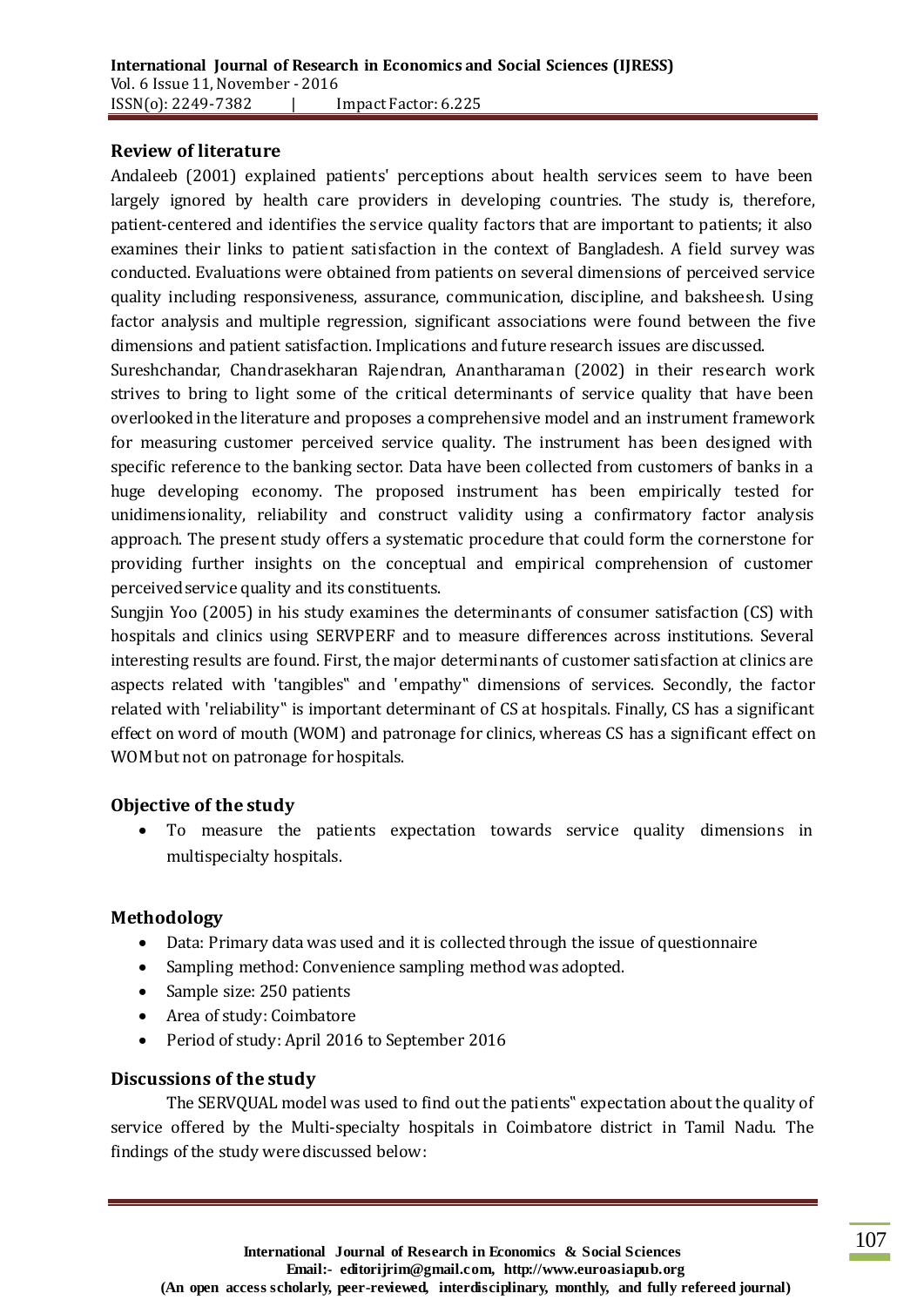### **Table 1**

#### **Demographic factors of the patients**

| <b>Demographic factors</b> |                     | No of patients<br>Percentage |      |  |
|----------------------------|---------------------|------------------------------|------|--|
|                            | Less than 25 yrs    | 34                           | 13.6 |  |
|                            | 58<br>25 - 35 years |                              | 23.2 |  |
|                            | 35 - 45 years<br>57 |                              | 22.8 |  |
| Age                        | 45 - 55 years       | 59                           |      |  |
|                            | Above 55 yrs<br>42  |                              | 16.8 |  |
|                            | Total               | 250                          | 100  |  |
|                            | Male                | 134                          | 53.6 |  |
| Gender                     | Female              | 116                          |      |  |
|                            | Total               | 250                          | 100  |  |
|                            | Married             | 192                          | 76.8 |  |
| <b>Marital status</b>      | Unmarried           | 58                           | 23.2 |  |
|                            | Total               | 250                          | 100  |  |
|                            | School level        | 33                           | 13.2 |  |
|                            | <b>UG</b>           | 75                           | 30   |  |
| <b>Education</b>           | PG                  | 75                           | 30   |  |
|                            | Professional<br>51  |                              | 20.4 |  |
|                            | Others              | 16                           | 6.4  |  |
|                            | Total               | 250                          | 100  |  |
|                            | Govt Emp            | 16                           | 6.4  |  |
|                            | Pvt Emp             | 127                          | 50.8 |  |
| <b>Occupation</b>          | <b>Business</b>     | 40                           | 16   |  |
|                            | Student             | 51                           | 20.4 |  |
|                            | Others              | 16                           | 6.4  |  |
|                            | Total               | 250                          | 100  |  |
|                            | Less than Rs.25000  | 16                           | 6.4  |  |
|                            | Rs.25000 - Rs.35000 | 33                           | 13.2 |  |
| Family<br>Monthly          | Rs.35000 - Rs.45000 | 76                           | 30.4 |  |
| <b>Income</b>              | Rs.45000 - Rs.55000 | 67                           | 26.8 |  |
|                            | Above Rs.55000      | 58                           | 23.2 |  |
|                            | Total               | 250                          | 100  |  |

Table 1 states the demographic profile of the patients of multi speciality hospitals. With respect to age, highest of 23.6% of the patients belong to 45 to 55 years. With respect to gender, highest of 53.6% of the patients are male. With respect to Marital status, highest of 76.8% of the patients are married people. With respect to education, highest of 30% each of the patients are undergraduates and post graduates. With respect to occupation, highest of 50.8% of the patients are private employees. With respect to family monthly income, highest of 30.4% of the patients earn an income of Rs.35000 to Rs.45000.

The service quality statements are classified into five dimensions namely Tangibility,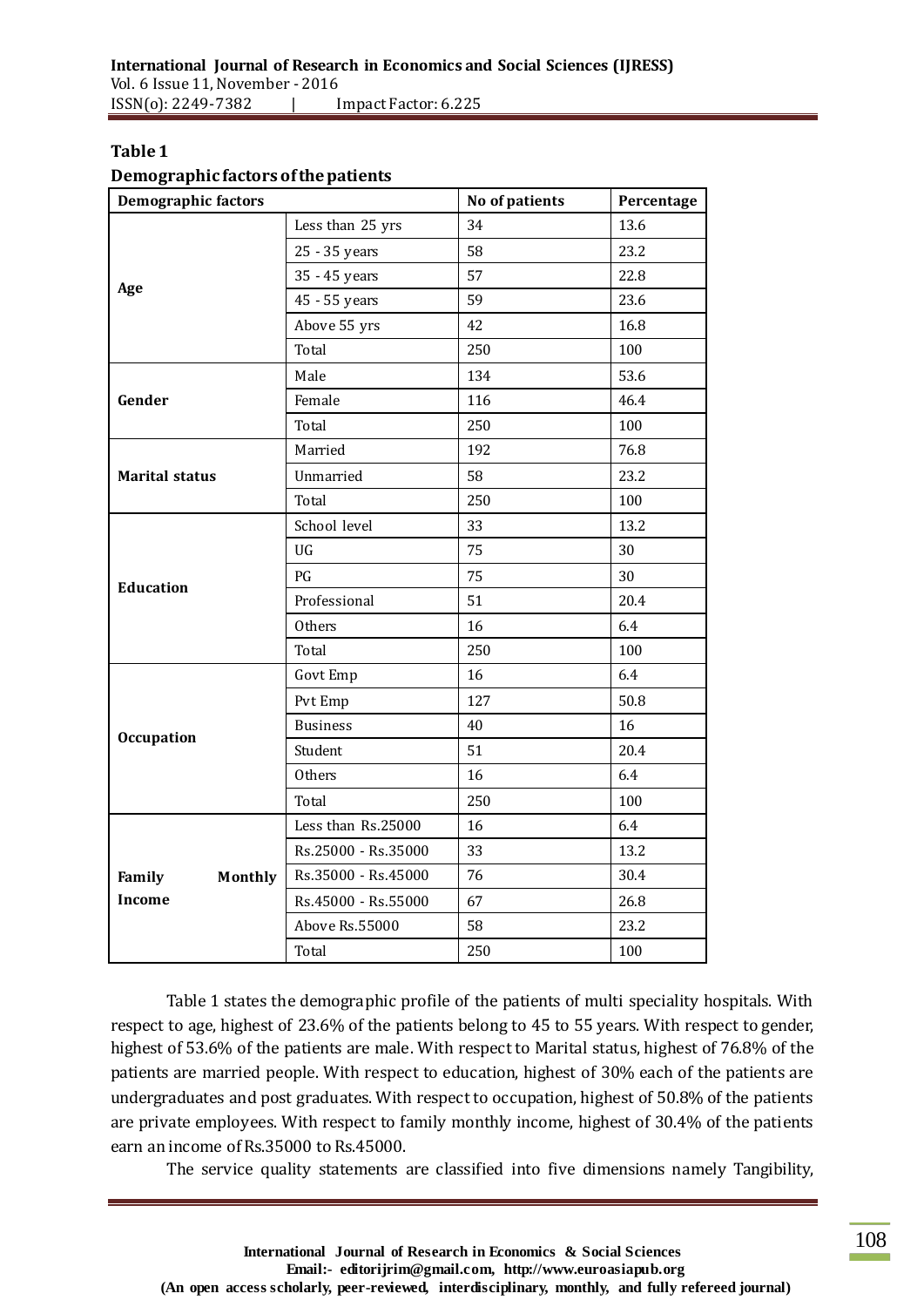Reliability, Responsiveness, Assurance and Empathy. Chi-square test has been applied to test the significant relationship between the demographic variables of the patients and their expectation towards five service quality dimensions.

**Hypothesis:** "There is no significant relationship between the patients' demographic variables and their expectation towards service quality dimensions in multi-specialty hospitals"

# **Table 2**

**Relationship between the patients' demographic variables and their expectation towards service quality dimensions in multi-specialty hospitals**

|                |             |         |        |         |           |            | Family  |
|----------------|-------------|---------|--------|---------|-----------|------------|---------|
|                |             |         |        | Marital |           |            | monthly |
|                |             | Age     | Gender | status  | Education | Occupation | income  |
|                | Chisq value | 109.972 | 7.977  | 10.716  | 89.344    | 56.267     | 145.64  |
| Tangibility    | Sig         | 0.000   | 0.046  | 0.013   | 0.000     | 0.000      | 0.000   |
|                | Chisq value | 338.82  | 18.319 | 61.31   | 270.06    | 256.03     | 300.74  |
| Reliability    | Sig         | 0.000   | 0.011  | 0.000   | 0.000     | 0.000      | 0.000   |
|                | Chisq value | 242.96  | 10.921 | 49.187  | 212.22    | 202.53     | 320.47  |
| Responsiveness | Sig         | 0.000   | 0.091  | 0.000   | 0.000     | 0.000      | 0.000   |
|                | Chisq value | 149.92  | 16.871 | 13.661  | 154.82    | 132.23     | 126.92  |
| Assurance      | Sig         | 0.000   | 0.002  | 0.008   | 0.000     | 0.000      | 0.000   |
|                | Chisq value | 150.52  | 23.358 | 25.359  | 165.26    | 181.03     | 285.71  |
| Empathy        | Sig         | 0.000   | 0.000  | 0.000   | 0.000     | 0.000      | 0.000   |

The Chi-square table states the following results at 5% level of significance

- **Tangibility:** The significant value of Age, Gender, marital status, Education, Occupation and Family monthly income are 0.000, 0.046, 0.013, 0.000, 0.000 and 0.000. As the significant values are less than 0.05, there exists significant relationship between the patients' demographic variables such as Age, Gender, marital status, Education, Occupation and Family monthly income and their expectation towards Tangibility dimension in multi-specialty hospitals. Hence the hypothesis is rejected.
- **Reliability:** The significant value of Age, Gender, marital status, Education, Occupation and Family monthly income are 0.000, 0.011, 0.000, 0.000, 0.000 and 0.000. As the significant values are less than 0.05, there exists significant relationship between the patients' demographic variables such as Age, Gender, marital status, Education, Occupation and Family monthly income and their expectation towards Reliability dimension in multi-specialty hospitals. Hence the hypothesis is rejected.
- **Responsiveness:** The significant value of Age, marital status, Education, Occupation and Family monthly income are 0.000, 0.000, 0.000, 0.000 and 0.000. As the significant values are less than 0.05, there exists significant relationship between the patients' demographic variables such as Age, Gender, marital status, Education, Occupation and Family monthly income and their expectation towards Responsiveness dimension in multi-specialty hospitals. Hence the hypothesis is rejected.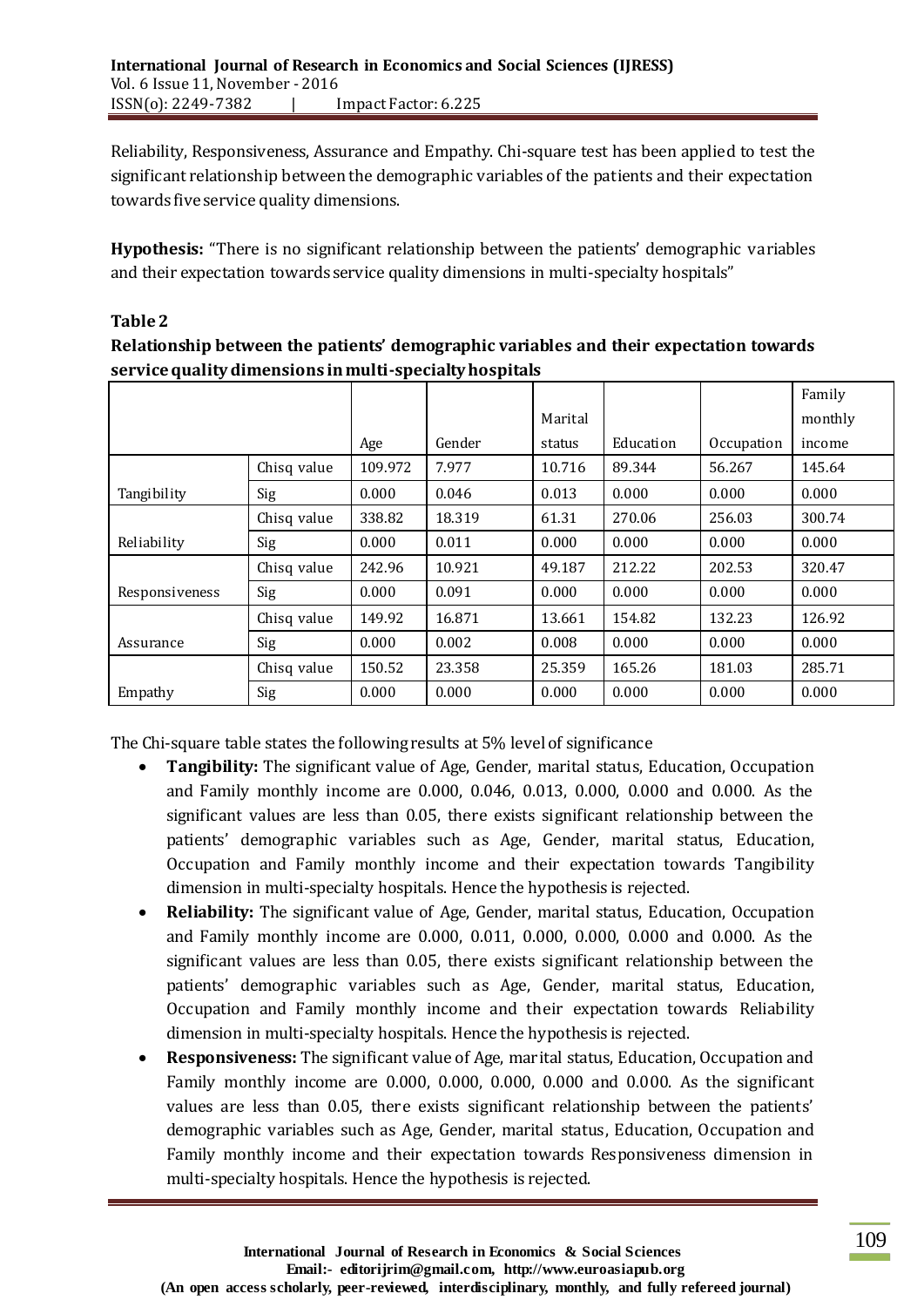- **Assurance:** The significant value of Age, Gender, marital status, Education, Occupation and Family monthly income are 0.000, 0.002, 0.008, 0.000, 0.000 and 0.000. As the significant values are less than 0.05, there exists significant relationship between the patients' demographic variables such as Age, Gender, marital status, Education, Occupation and Family monthly income and their expectation towards Assurance dimension in multi-specialty hospitals. Hence the hypothesis is rejected.
- **Empathy:** The significant value of Age, Gender, marital status, Education, Occupation and Family monthly income are 0.000, 0.000, 0.000, 0.000, 0.000 and 0.000. As the significant values are less than 0.05, there exists significant relationship between the patients' demographic variables such as Age, Gender, marital status, Education, Occupation and Family monthly income and their expectation towards Empathy dimension in multi-specialty hospitals. Hence the hypothesis is rejected.

### **Conclusion**

Service is the global judgement related to overall superiority of service. The Multi-specialty hospitals has maintained the best servcies with the patients and therefore it has lead to customer loyalty. The hospital has considered all the five dimensions as important in making the customer loyal and retaining the customers with them it. Hence it will be profitable to both the customer and the hospital.

### **References**

- Andaleeb SS, "Service quality perceptions and patient satisfaction: a study of hospitals in a developing country", Soc Sci Med. 52(9): 2001, pp.1359-70.
- Bloemer Josee ; Ruyter de Ko ; Wetzels martin. (1999), "Linking perceived service quality and service loyalty: a multi-dimensional perspective", European Journal of Marketing, Vol. 33, No.11/12, pp.1082- 1106.
- Eugene Sivadas and Jamie L. Baker-Prewitt. (2000), "An examination of the relationship between service quality, customer satisfaction, and store loyalty", International Journal of Retail & Distribution Management, Vol. 28, No. 2, pp.73-82.
- G.S. Sureshchandar, Chandrasekharan Rajendran, R.N. Anantharaman, "Determinants of customer-perceived service quality: a confirmatory factor analysis approach", Emerald 16: 2002.
- Parasuraman A.; Valarie A. Zeithaml; Leonard L. Berry, (1985), "A conceptual model of service quality and its implications for future research", Journal of Marketing, Vol.49, fall, pp.41-50.
- Parasuraman A.; Valarie A. Zeithaml; Leonard L. Berry. (1988), "SERVQUAL: A multiple item scale for measuring customer perceptions of service quality", Journal of Retailing, Vol. 64, spring, pp. 12-40
- Puay Cheng Lim; Nelson K.H. Tang. (2000), "Modified importance-performance analysis: an application to hospitals", International Journal of Health Care Quality Assurance, Vol. 14 No.3, pp.104-110
- Puay Cheng Lim; Nelson K.H. Tang. (2000), "The development of a model for total quality healthcare", Managing Service Quality, Vol. 10 No.2, pp.103-111.